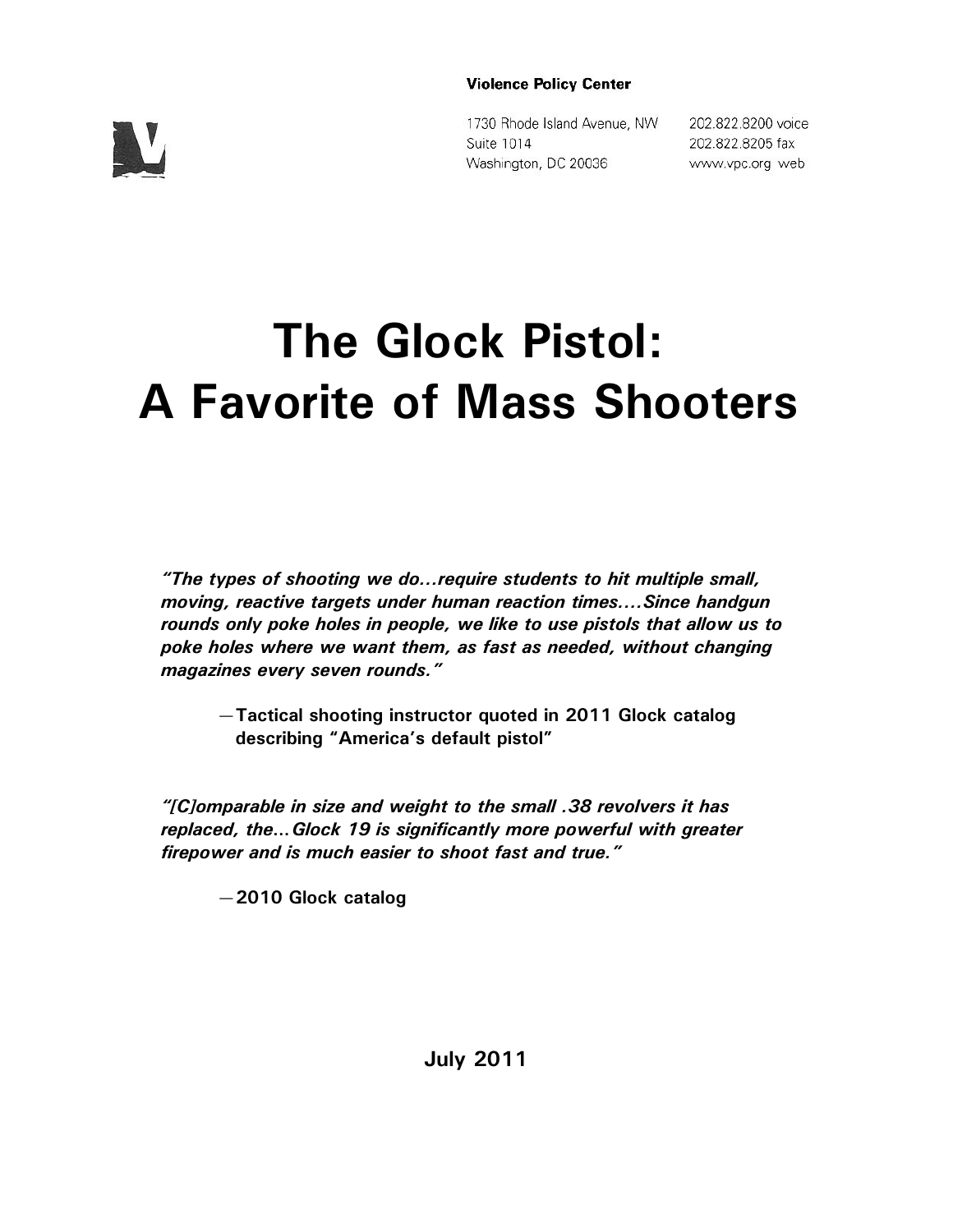#### **Introduction**

The high-capacity Glock pistol owned by Norway mass murderer Anders Behring Breivik stands as a stark example of the gun industry's marketing of increased lethality. Since the mid-1980s, increased firepower and capacity have defined the products of the gun industry—of both U.S. and foreign manufacture.

### **Glock Pistols and Mass Shooters**

Glock pistols have been part of the arsenals of the some of the most infamous mass shooters in the United States, including the 2007 Virginia Tech shooting which left 33 dead and 17 wounded and, more recently, the attack in January 2011 in Tucson, AZ, by Jared Loughner which left six dead and 13 wounded—including U.S. Representative Gabrielle Giffords (D-AZ). Oklahoma City bomber Timothy McVeigh was illegally carrying a 45 caliber Glock pistol when he was stopped by law enforcement after the 1995 bombing for driving a car without a license plate. For examples of mass shootings in the United States that involved Glock pistols, please see the chart below.

| <b>Examples of Mass Shootings in the United States Involving Glock Pistols</b>                                       |                                            |                                                                      |  |
|----------------------------------------------------------------------------------------------------------------------|--------------------------------------------|----------------------------------------------------------------------|--|
| <b>Mass Shooting Incident</b>                                                                                        | <b>Casualties</b>                          | Firearm(s)                                                           |  |
| Safeway parking lot<br>Tucson, Arizona<br>January 8, 2011<br>Shooter: Jared Loughner                                 | 6 dead, 13 wounded                         | Glock 19 pistol                                                      |  |
| Virginia Tech<br>Blacksburg, Virginia<br>April 16, 2007<br>Shooter: Seung-Hui Cho                                    | 33 dead (including shooter),<br>17 wounded | Glock 19 pistol,<br>Walther P22 pistol                               |  |
| Xerox Office Building<br>Honolulu, Hawaii<br>November 2, 1999<br>Shooter: Byran Uyesugi                              | 7 dead                                     | Glock 17 9mm pistol                                                  |  |
| <b>Thurston High School</b><br>Springfield, Oregon<br>May 21,1998<br>Shooter: Kip Kinkel                             | 4 dead, 22 wounded                         | Glock 9mm pistol<br>.22 Sturm Ruger rifle,<br>.22 Sturm Ruger pistol |  |
| <b>Connecticut State Lottery</b><br>Headquarters<br>Newington, Connecticut<br>March 6, 1998<br>Shooter: Matthew Beck | 5 dead (including shooter)                 | Glock 9mm pistol                                                     |  |
| Luby's Cafeteria<br>Killeen, Texas<br>October 16, 1991<br>Shooter: George Hennard                                    | 24 dead (including shooter),<br>20 wounded | Glock 9mm pistol<br>Sturm, Ruger P-89 9mm<br>pistol                  |  |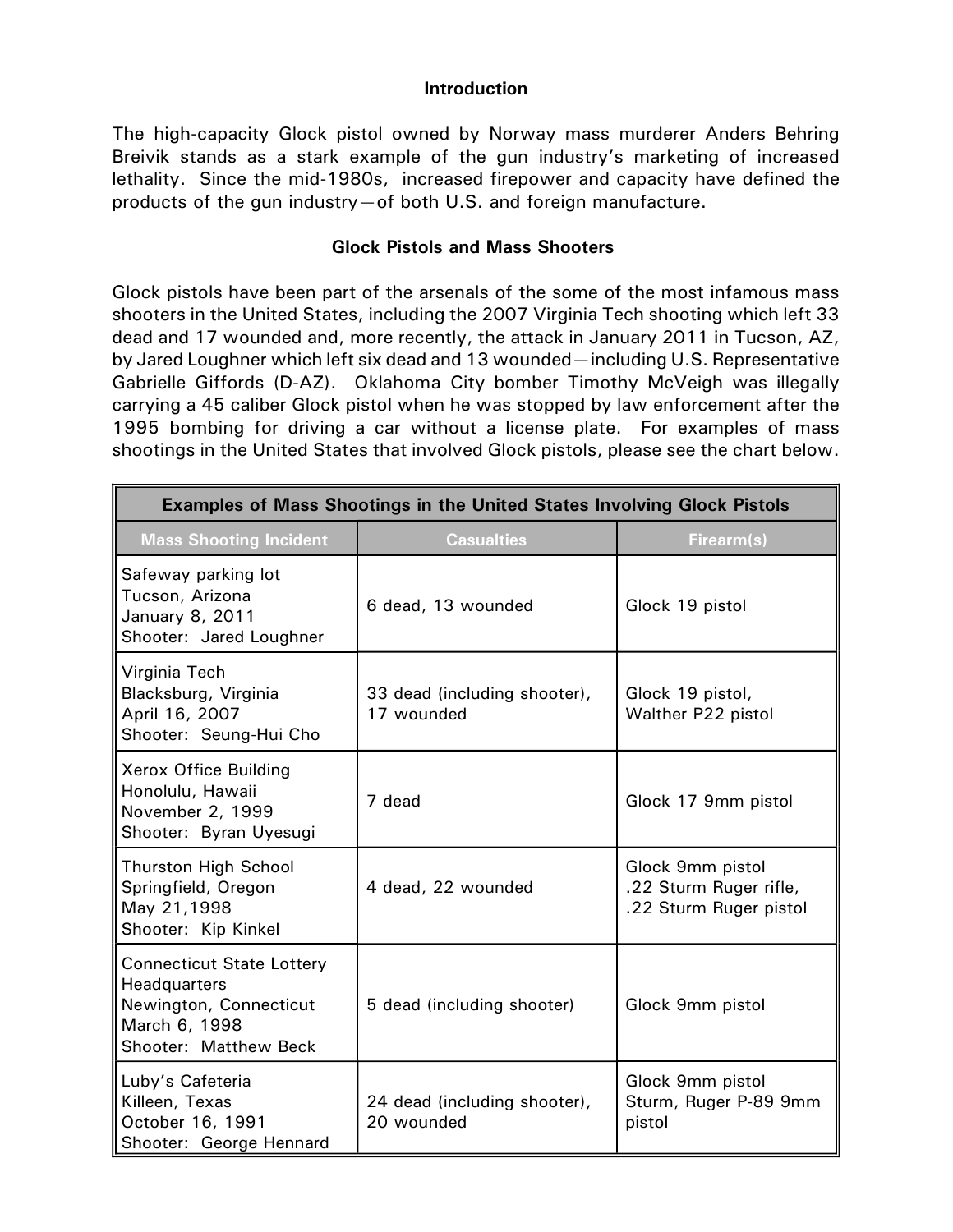#### **Increased Lethality: The Gun Industry's Switch from Six-Shot Revolvers to High-Capacity Pistols**

In the 1980s, a very significant shift in gun design and marketing occurred: high-capacity semiautomatic (firing one round per trigger pull) pistols became the dominant product line. Looking at the United States, the most lucrative civilian handgun market in the world, prior to the 1980s the most popular handgun design was the revolver, most often containing six shots. In 1980, semiautomatic pistols accounted for only 32 percent of the 2.3 million handguns produced in America. The majority were revolvers. By 1991 this number had reversed itself with semiautomatic pistols accounting for 74 percent of the 1.8 million handguns produced that year.



The dominance of the semiautomatic pistol greatly increased the firepower in civilian hands. Not only are semiautomatic pistols capable of rapid fire, they utilize high-capacity magazines and can be quickly reloaded. The combination of these features makes semiautomatic pistols efficient killing machines. As 2010 catalog copy for the Glock 19 states, "**comparable in size and weight to the small .38 revolvers it has replaced, the…Glock 19 is significantly more powerful with greater firepower and is much easier to shoot fast and true**." Described as **"America's default pistol"** in an article in the company's 2011 catalog, one tactical shooting instructor quoted states, **"The types of shooting we do...require students to hit multiple small, moving, reactive targets under human reaction times....Since handgun rounds only poke holes in people, we like to use pistols that allow us to poke holes where we want them, as fast as needed, without changing magazines every seven rounds."**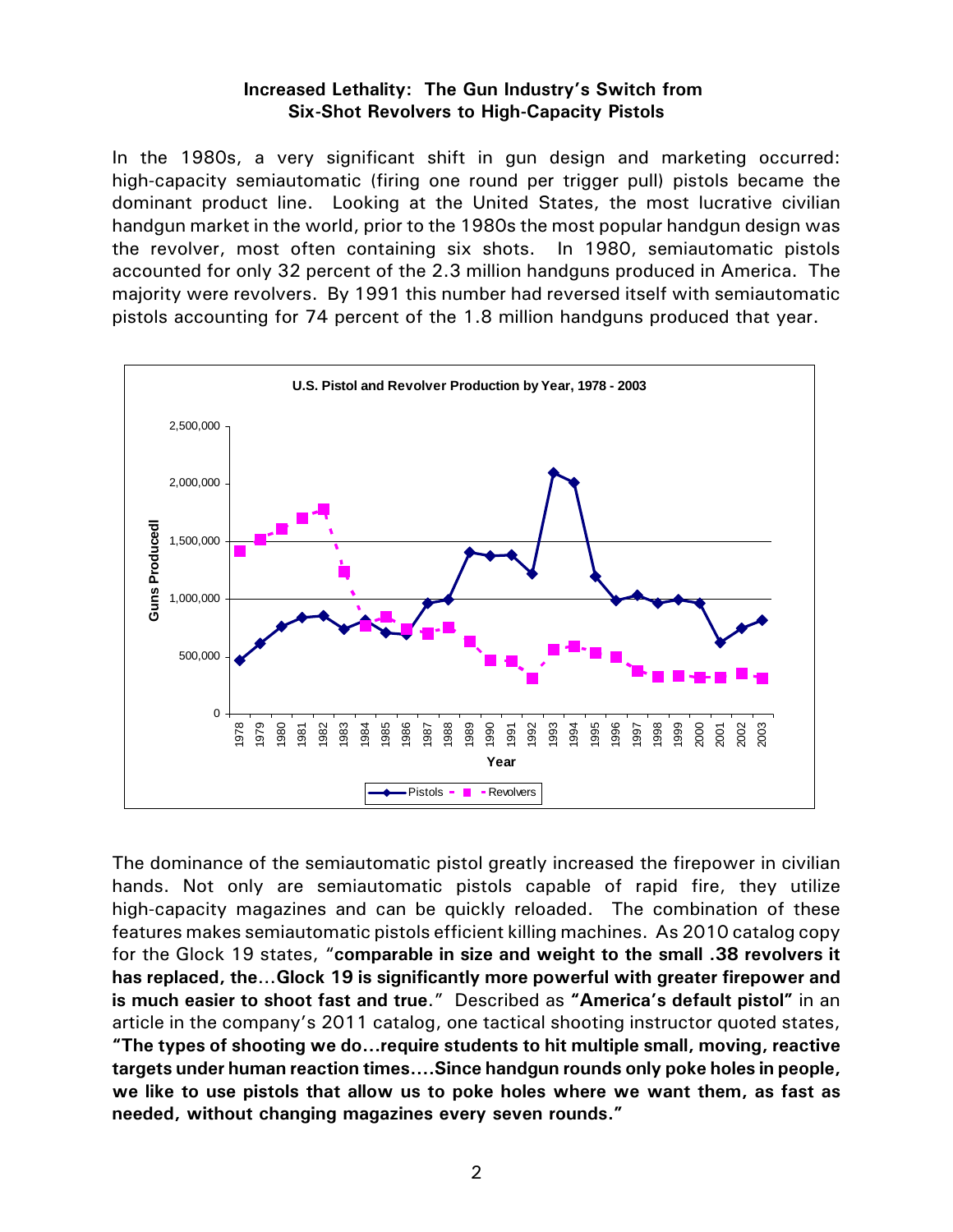| Year         | <b>Pistols</b> | <b>Revolvers</b> |
|--------------|----------------|------------------|
| 1978         | 463,426        | 1,413,651        |
| 1979         | 609,635        | 1,514,645        |
| 1980         | 764,451        | 1,605,192        |
| 1981         | 835,167        | 1,702,062        |
| 1982         | 853,444        | 1,775,179        |
| 1983         | 733,814        | 1,233,022        |
| 1984         | 814,234        | 766,317          |
| 1985         | 706,542        | 843,529          |
| 1986         | 692,977        | 734,650          |
| 1987         | 963,562        | 695,270          |
| 1988         | 991,011        | 754,711          |
| 1989         | 1,402,660      | 628,765          |
| 1990         | 1,376,399      | 462,496          |
| 1991         | 1,381,325      | 456,941          |
| 1992         | 1,216,174      | 309,044          |
| 1993         | 2,093,186      | 562,292          |
| 1994         | 2,014,336      | 586,450          |
| 1995         | 1,195,266      | 527,664          |
| 1996         | 985,533        | 498,944          |
| 1997         | 1,036,077      | 370,428          |
| 1998         | 960,365        | 324,390          |
| 1999         | 995,446        | 335,784          |
| 2000         | 962,901        | 318,960          |
| 2001         | 623,070        | 320,143          |
| 2002         | 741,514        | 347,070          |
| 2003         | 811,660        | 309,364          |
| 2004         | 728,511        | 294,099          |
| 2005         | 815,475        | 275,323          |
| 2006         | 1,021,260      | 382,069          |
| 2007         | 1,216,479      | 391,334          |
| 2008         | 1,387,129      | 431,753          |
| <b>Total</b> | 31,393,029     | 21,171,541       |

## **U.S. Pistol and Revolver Production, 1978 to 2008**